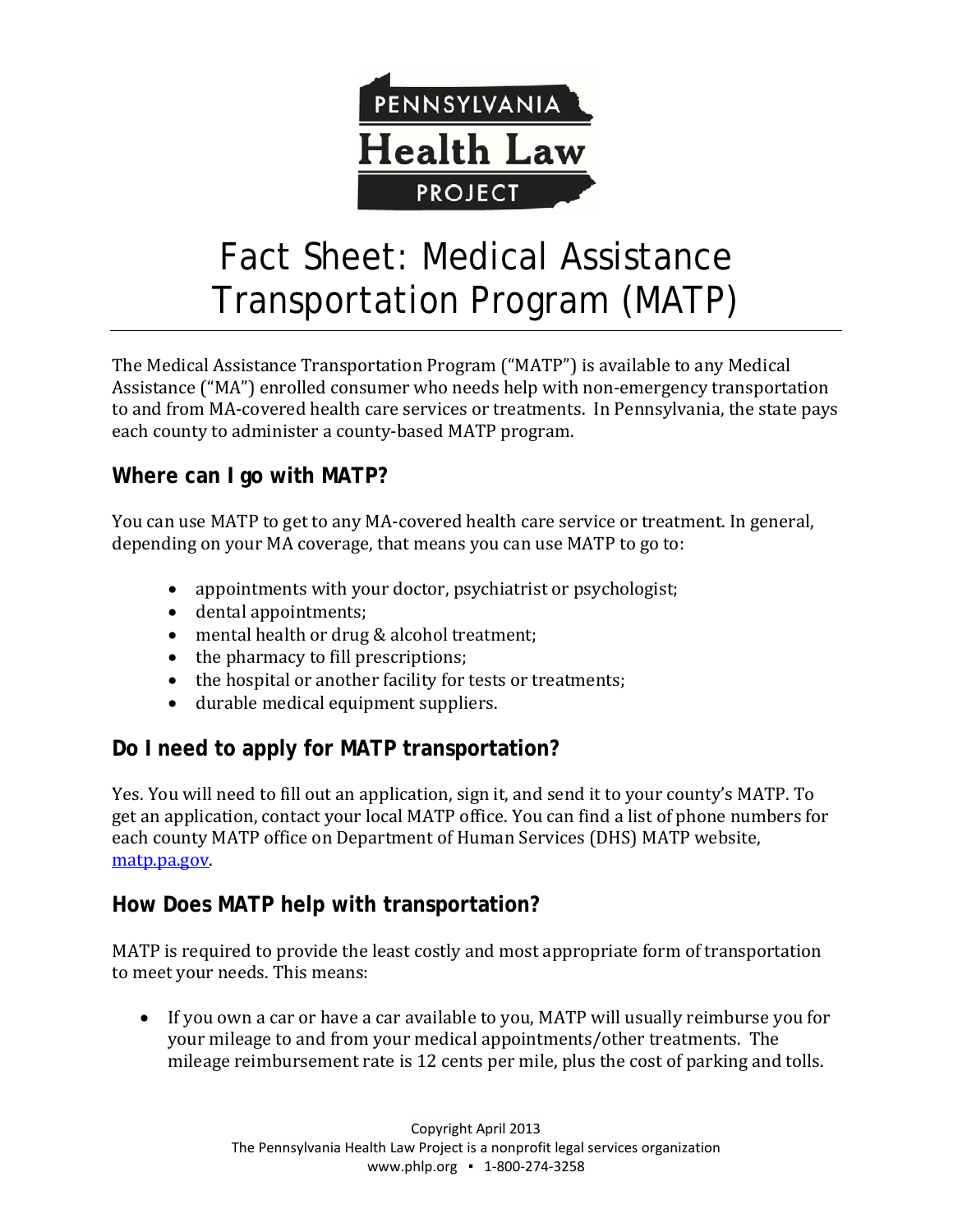- If you can ride the bus or use other public transportation to get to and from your medical appointments, then the MATP will provide you with tokens, with passes or will reimburse you for the fare.
- If you don't have a car, and public transportation is not available or accessible, then the MATP will provide a ride for you using shared-ride vans, taxis or other accessible vehicles for persons with disabilities.

### **Using MATP Services**

**If you need a ride to a medical appointment or to an MA-covered service**, you must contact your local MATP in advance to schedule the ride. Most programs "group" rides and have a fixed route schedule to certain locations within the county (i.e., hospitals) and to destinations outside of the county. Consumers going to those locations generally must schedule their appointments to fit within the county's fixed route schedule. Other arrangements must be made available to those who cannot schedule an appointment within the county's group ride plan, or who have safety or security issues with waiting for a return ride back to their homes.

**If you are seeking mileage reimbursement from MATP**, each county has its own policies about verifying appointments and timelines for submitting reimbursement requests. Typically, consumers submit a form to their local program on a monthly basis documenting all trips for which mileage reimbursement is being requested. The county verifies the information and then sends a reimbursement check to the consumer.

#### **How far can I go with MATP?**

The MATP is responsible for helping you to get to and from the medical care and treatment that you need. However, there are limits depending on where you are going and how you receive your MA coverage.

- $\triangleright$  If you need a ride to the pharmacy, MATP will only take you to your choice of either the two pharmacies closest to your home or the two pharmacies closest to your prescribing doctor's office.
- $\triangleright$  If you need help with transportation to a methadone clinic, MATP will only take you (or reimburse you for mileage) to the methadone clinic closest to your home. *Note:* you can ask for an exception if you have a good cause reason for not going to the clinic closest to your home.
- If you need help with transportation to any other type of provider, **and you are in a MA managed care plan,** you can go to any provider that you choose within your plan's network.
- If you need help with transportation to any other type of provider, **and you are in MA-FFS (using the ACCESS card as your insurance card),** the MATP will only transport you to the provider closest to your home who can meet your medical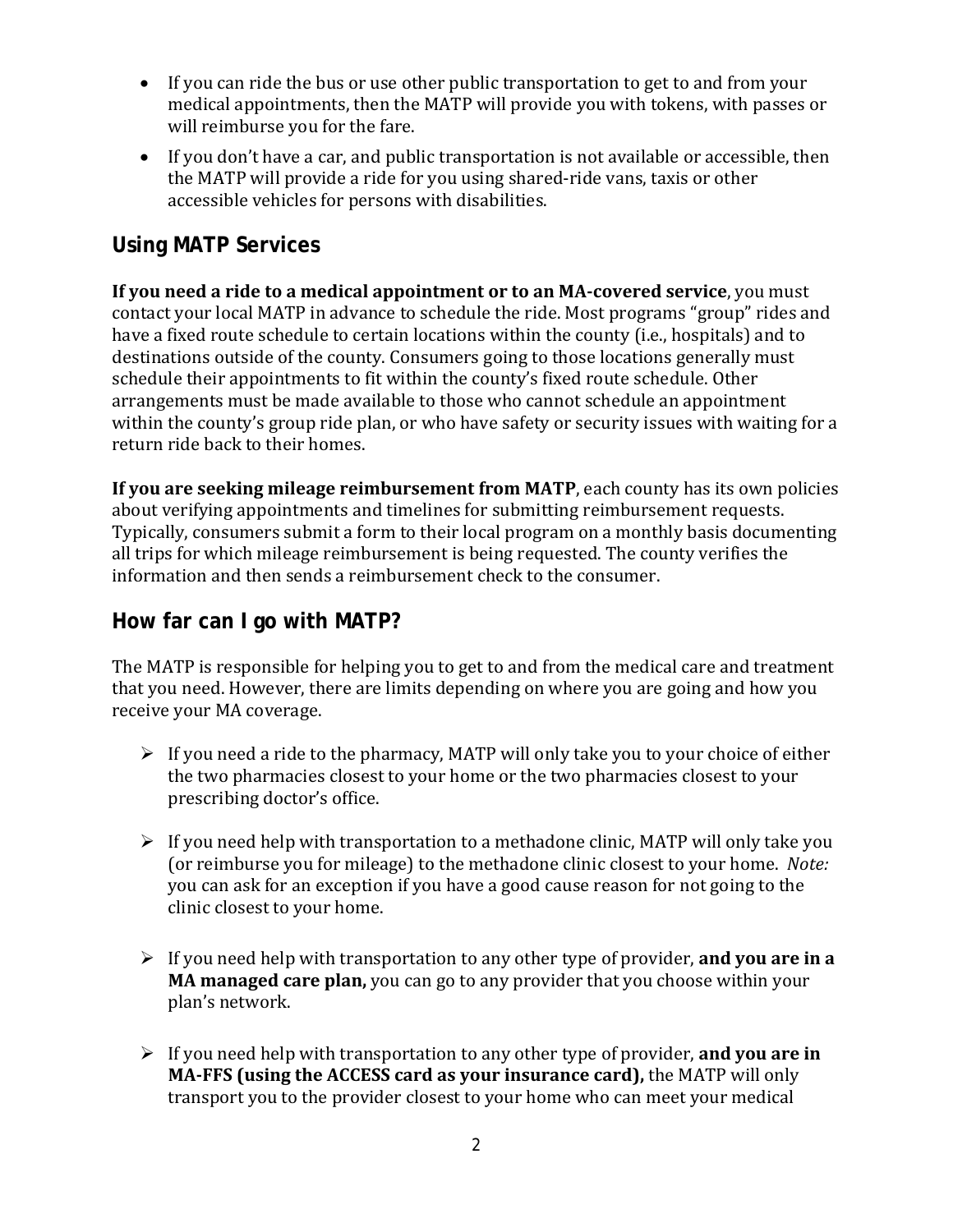need. *Note:* You can be transported by MATP to a more distant provider if you prove a medical need to go further for your care.

## **Can kids under 18 use MATP services?**

Yes, children under 18 on MA can use MATP services. If their parents need help with transportation costs and they are driving them to and from medical appointments, they can seek mileage reimbursement for those trips. If the parents don't have a car, and public transportation is not available or accessible, then the MATP will provide a ride for the child using shared-ride vans, taxis or other accessible vehicles. Children under 18 can be escorted by a parent or other relative/guardian on MATP trips.

#### **Special Considerations for Seniors and Persons with Disabilities**

If you cannot travel independently to and from medical appointments, the MATP will cover the costs of an escort to accompany you on MATP trips. The MATP typically provides "curb-to-curb" service. However, if you cannot safely get to and from the curb, the MATP must provide "door-to-door" service based on the level of service appropriate for your physical and/or mental abilities. *Note:* "**door-through-door**" is not an MATP covered service, so drivers cannot enter your home or the building you live in to assist you.

If you have Medicare and MA, i.e. you are a [dual eligible,](https://www.phlp.org/uploads/attachments/ck33ffdfo06v051u8jcbr0jns-dual-eligibles-guide-2013.pdf) you can use MATP to go to any service paid for by Medicare as long as the service is with a provider who takes MA.

Each county must provide TTY and/or PA Telecommunications Relay Service upon request to communicate with consumers who are deaf or hard of hearing. The county must also provide information to consumers about how to access interpreter services.

### **What can I do if I am having problems with MATP services?**

#### **File a Complaint**

If you are unhappy with how you are being treated by the MATP or with the services that are being provided to you, you can file a complaint with the program. Each county has a complaint process in place and must investigate all matters and respond within certain timeframes. If you are not satisfied with how your complaint is handled by your local program, you can complain further to DHS.

#### **File an Appeal**

If the county program denies, reduces or terminates your MATP services, you are entitled to receive a written notice that gives you the reasons for that decision along with information on how to appeal. This includes:

- If the county denies you a ride to a medical appointment or other MA-covered service;
- If the county denies you a mode of transportation (i.e., shared ride) that you need;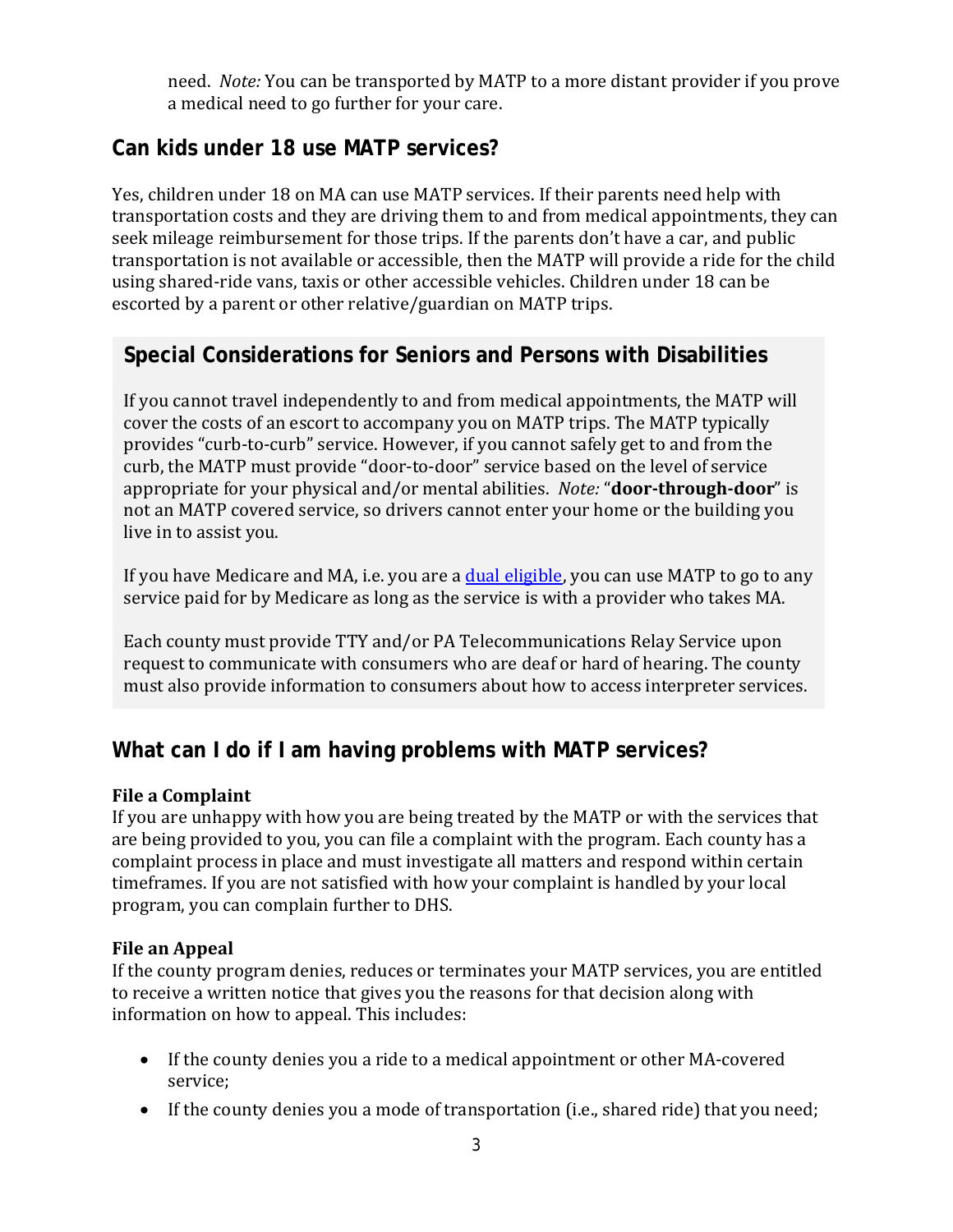- If you requested door-to-door service and were denied;
- If you were denied mileage reimbursement;
- If you were denied a bus pass or reimbursement for the cost of using public transportation.

You can appeal and request a Fair Hearing with an Administrative Law Judge if you disagree with the county's action. If you are receiving MATP services that are being terminated, reduced or changed **and you appeal within 10 days of the date of the county's notice**, you have a right to continue to receive your current MATP services until the appeal is decided. For more information about MATP appeals, visit [matp.pa.gov/AppealFAQ.aspx.](http://matp.pa.gov/AppealFAQ.aspx)

#### **Where can I find more information about MATP?**

For more information, contact your local MATP provider or go to [http://matp.pa.gov.](http://matp.pa.gov/) The MATP website contains information on state MATP [regulations and policies](http://matp.pa.gov/ProgramRules.aspx) as well as contact information for all county MATP offices. A listing of each county MATP provider is also included below (current as of the date of this publication).

This publication is intended to provide general legal information, not legal advice. Each person's situation is different. If you have questions about how the law applies to your situation, please consult a lawyer or call the Helpline at 1-800-274-3258.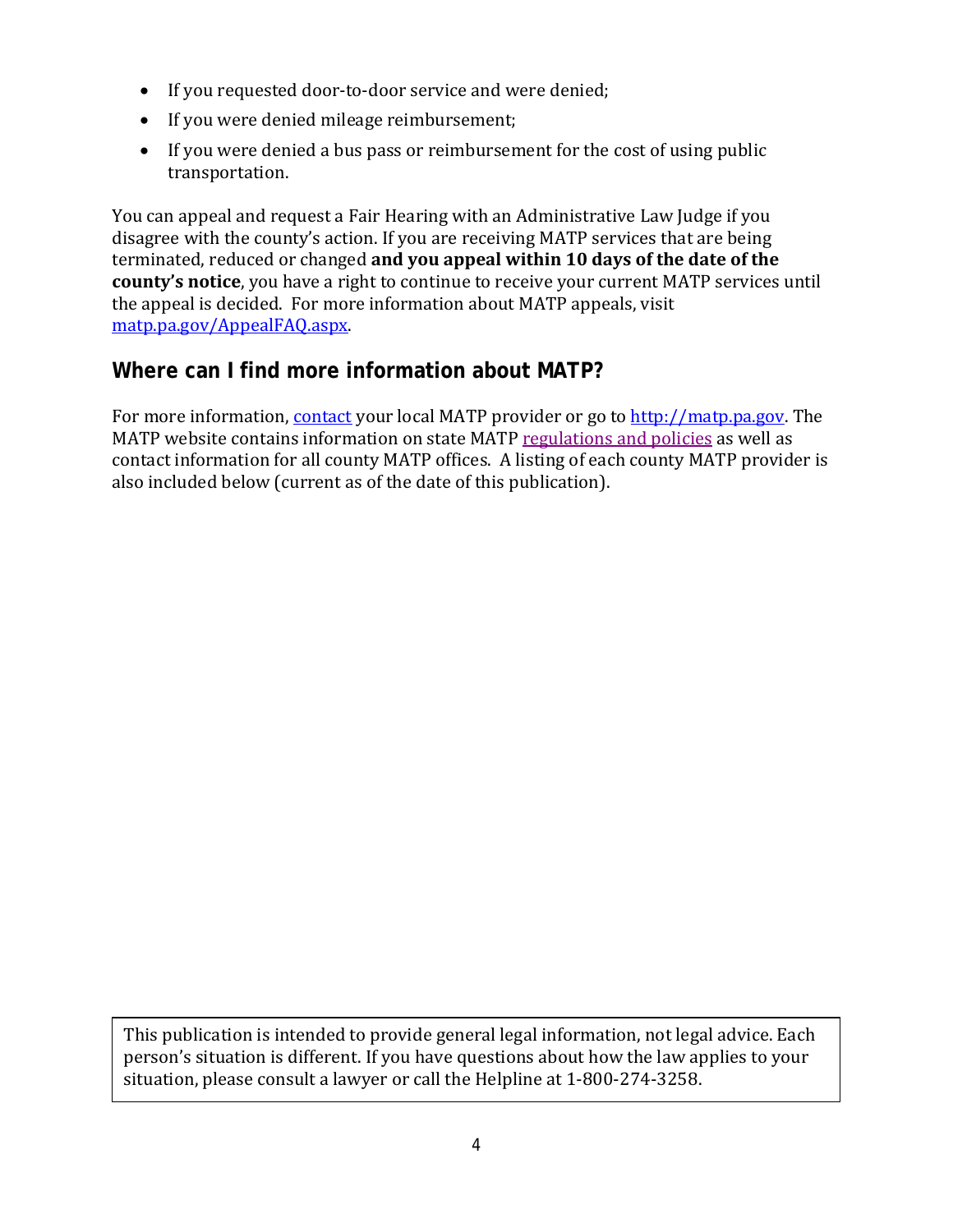| County            | Phone               | <b>Toll Free</b> |
|-------------------|---------------------|------------------|
| <b>Adams</b>      | 717-846-RIDE (7433) | 800-632-9063     |
| Allegheny         | 412-350-4476        | 888-547-6287     |
| <b>Armstrong</b>  | 724-548-3408        | 800-468-7771     |
| <b>Beaver</b>     | 724-375-2895        | 800-262-0343     |
| <b>Bedford</b>    | 814-623-9129        | 800-323-9997     |
| <b>Berks</b>      | 610-921-2361        | 800-383-2278     |
| <b>Blair</b>      | 814-695-3500        | 800-458-5552     |
| <b>Bradford</b>   | 570-888-7330        | 800-242-3484     |
| <b>Bucks</b>      | 215-794-5554        | 888-795-0740     |
| <b>Butler</b>     | 724-431-3663        | 866-638-0598     |
| <b>Cambria</b>    | 814-535-4630        | 888-647-4814     |
| <b>Cameron</b>    | 866-282-4968        | 866-282-4968     |
| <b>Carbon</b>     | 570-669-6380        | Same as Local    |
| <b>Centre</b>     | 814-355-6807        | Same as Local    |
| <b>Chester</b>    | 484-696-3854        | 877-873-8415     |
| <b>Clarion</b>    | 814-226-7012        | Same as Local    |
| <b>Clearfield</b> | 814-765-1551        | 800-822-2610     |
| <b>Clinton</b>    | 570-323-7575        | 800-206-3006     |
| Columbia          | 717-846-RIDE (7433) | 800-632-9063     |
| <b>Crawford</b>   | 814-333-7090        | 800-210-6226     |
| <b>Cumberland</b> | 717-846-RIDE (7433) | 800-632-9063     |
| <b>Dauphin</b>    | 717-232-9880        | 800-309-8905     |
| <b>Delaware</b>   | 610-490-3960        | 866-450-3766     |
| Elk               | 866-282-4968        | 866-282-4968     |
| Erie              | 814-456-2299        | Same as Local    |
| <b>Fayette</b>    | 724-628-7433        | 800-321-7433     |
| <b>Forest</b>     | 814-927-8266        | 800-222-1706     |
| Franklin          | 717-846-RIDE (7433) | 800-632-9063     |
| <b>Fulton</b>     | 717-485-6767        | 888-329-2376     |
| Greene            | 724-627-6778        | 877-360-7433     |
| Huntingdon        | 814-641-6408        | 800-817-3383     |
| Indiana           | 724-463-3235        | 888-526-6060     |
| <b>Jefferson</b>  | 814-938-3302        | 877-411-0585     |
| Juniata           | 717-242-2277        | 800-348-2277     |
| Lackawanna        | 570-963-6482        | Same as Local    |
| Lancaster         | 717-291-1243        | 800-892-1122     |

# **MATP Phone Numbers by County**